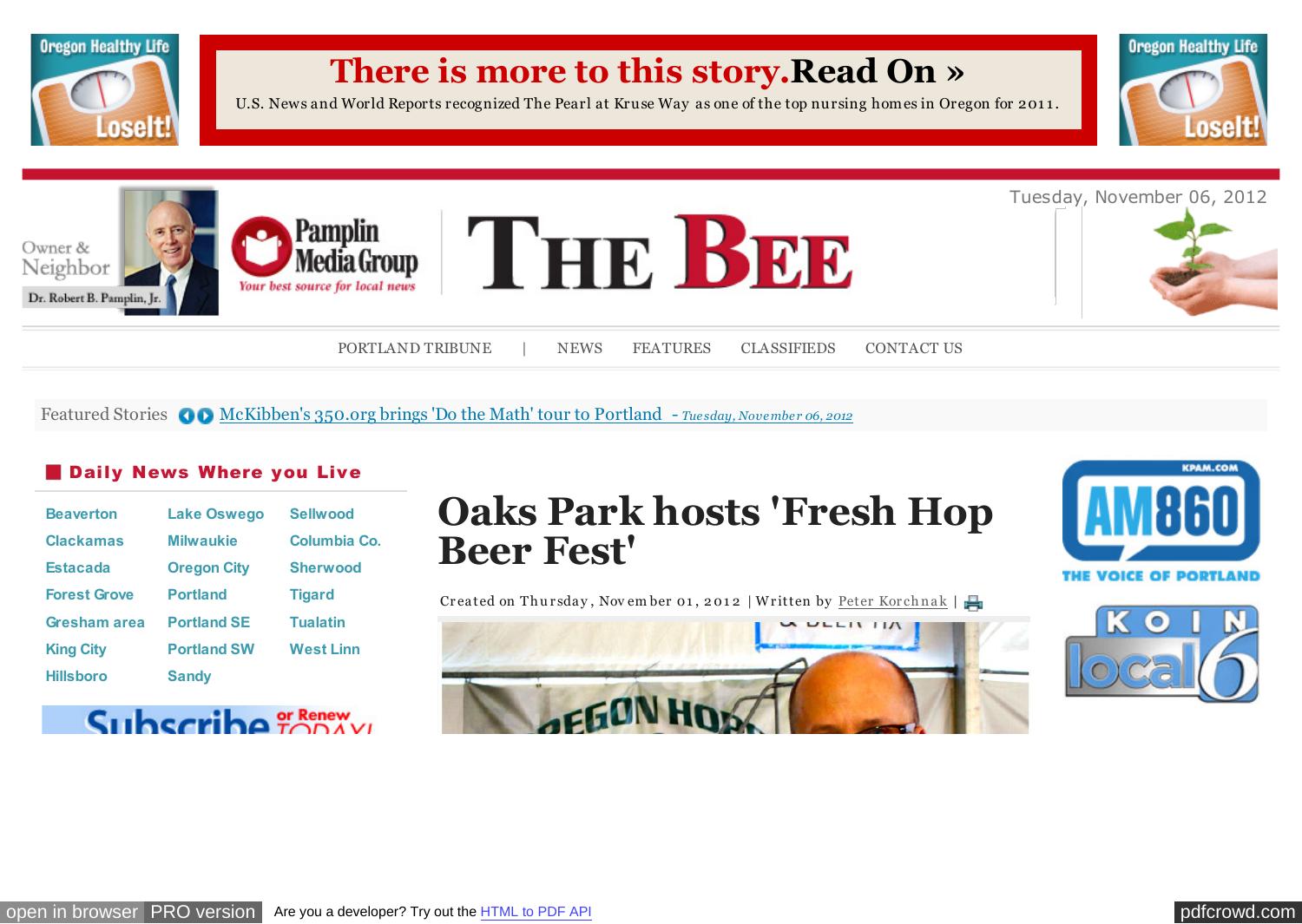

#### **Search**

**type here...**



## IG NOTIGES Stay informed about actions by your local government.

#### **News**

- **[Stuffed backpacks spark back-to-school](http://portlandtribune.com/sb/74-news/116050-stuffed-backpacks-spark-back-to-school-glee-at-grout-elementary-) glee, at Grout Elementary**
- **[Sellwood business burglars busted](http://portlandtribune.com/sb/74-news/122305-sellwood-business-burglars-busted)**
- **[Llewellyn Elementary School struggles](http://portlandtribune.com/sb/74-news/122306-llewellyn-elementary-school-struggles-with-swelling-enrollment-) with swelling enrollment**
- **[MAX work creates mess at SE 17th and](http://portlandtribune.com/sb/74-news/122312-max-work-creates-mess-at-se-17th-and-holgate-blvd) Holgate Blvd**
- **[Sellwood Bridge detour ramps grow;](http://portlandtribune.com/sb/74-news/122307-sellwood-bridge-detour-ramps-grow;-new-bridge-starts-) new bridge starts**



by: PETER KORCHNAK - Oregon Brewers Guild Executive Director Brian Butenschoen at this year's Fresh Hop Beer Fest at Oaks Park.

The Oregon Brewers Guild treated Inner Southeast beer lovers on Saturday, October 6th, to a taste of microbrews made "with hops fresh off the vine", at the Fresh Hop Beer Fest  $\hat{a} \in \hat{C}^*$  again held at Oaks Amusement Park in Sellwood.

According to Brian Butenschoen, Executive Director of that nonprofit trade association, more than 2,300 visitors  $\hat{a} \mathcal{C}^*$  up by 50% from last year  $\hat{a} \mathcal{C}^*$ turned out under a large tent at The Oaks to sample beers made from the annual mid-August to mid-September Oregon hop harvest.

Butenschoen remarked, "Forty-seven brews were on tap  $\hat{a}\mathbf{\mathcal{C}}$ " the largest collection of Oregon-made fresh hop beers ever present in one place at one time!"



THE RIVERDALE **GRADE SCHOOL OPEN HOUSE**